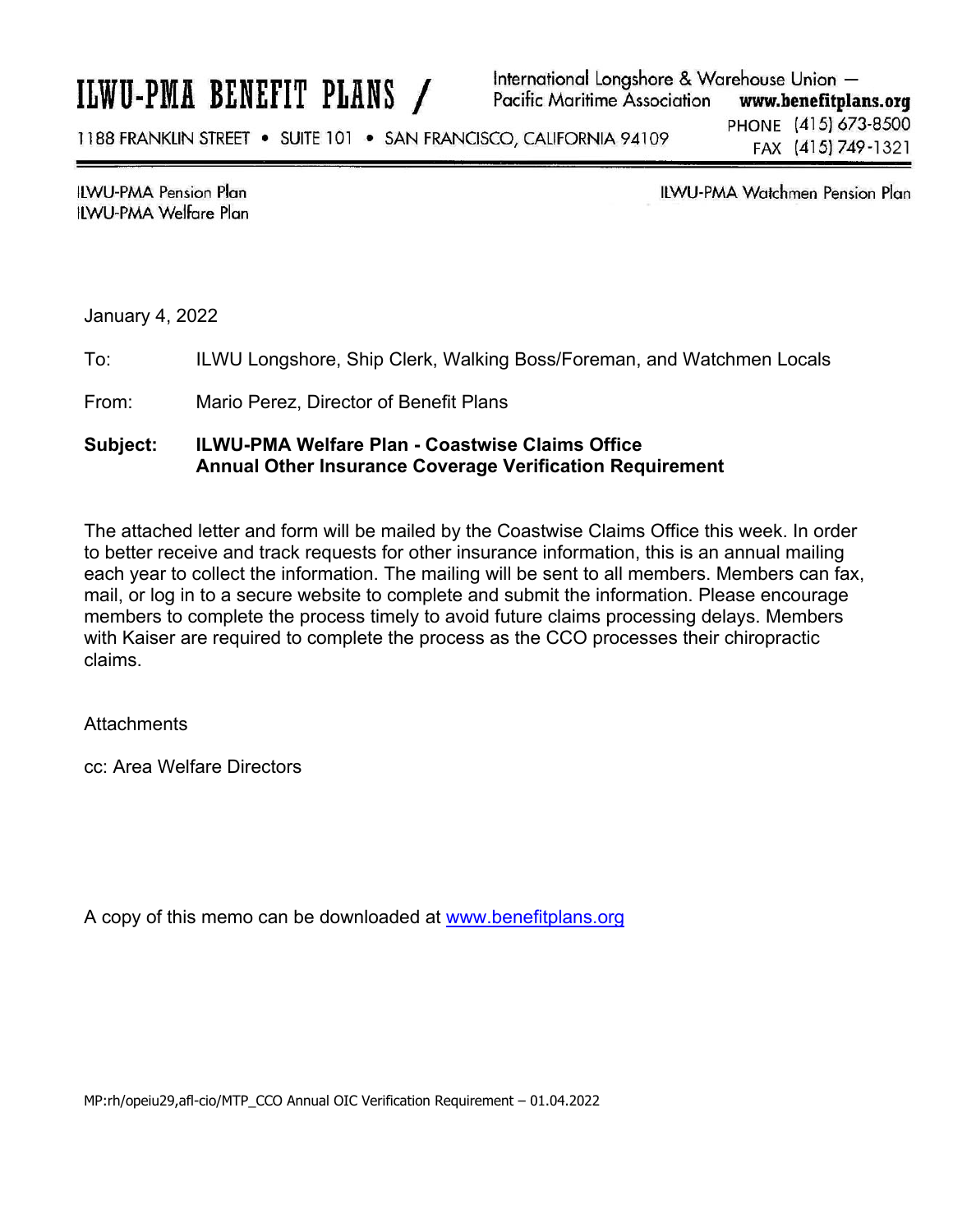ILWU-PMA Coastwise Claims Office PO Box 429101 San Francisco, CA 94142 FAX # 415-646-4414

**URGENT - RESPONSE REQUIRED** January 4, 2022

#### **Please complete this form online using the link below**

https://edge.zenith-american.com/

**or if you prefer, you may return by fax or by mail in the enclosed envelope. If you do not return the enclosed form by February 11, 2022, claims for your dependents will be denied until this form is received.** 

Dear ILWU-PMA Welfare Plan Participant:

This Plan requires ALL members with covered dependents to complete an Other Insurance Coverage Form on an annual basis. Although you may be on Medicare or dual covered under the ILWU-PMA Welfare Plan, you are required to complete this form in order to process your medical claims correctly.

Additionally, there are a few other groups of people who need to provide information about other insurance, these include:

#### **Surviving Spouses, Surviving Children, and Non-Medicare Retirees**

People in the above groups may have additional insurance which could be considered primary to their ILWU-PMA Welfare Plan coverage. In order to properly coordinate benefits, the Coastwise Claims Office must know the details of your additional insurance.

Even if you have provided this information earlier in the year, you are still required to submit the enclosed form to avoid any delay in your family's medical claims.

In order to provide current information to the Plan please see the instructions below:

**The quickest, most efficient way to respond is by going to the link below. Log in to the secure site and complete the form online. The secure site is called Participant Edge, Zenith American Solutions Portals (see link below). By clicking on "Contact Us" within the portal there is an option to upload a completed form or ask questions about this process, in lieu of calling customer service and potentially waiting on hold.** 

https://edge.zenith-american.com/

**(Do NOT use SSN to register – enter your Welfare ID in the Alternate ID field) \*Welfare ID is found on your Coastwise Medical Card under "Participant ID"** 

If you do not have access to a computer, you may complete the enclosed form and send via:

#### **Fax to (415) 646-4414 OR mail using the enclosed pre-paid addressed envelope**

If you have any questions or need assistance with this process, please contact the Coastwise Claims Customer Service Office at (800) 955-7376.